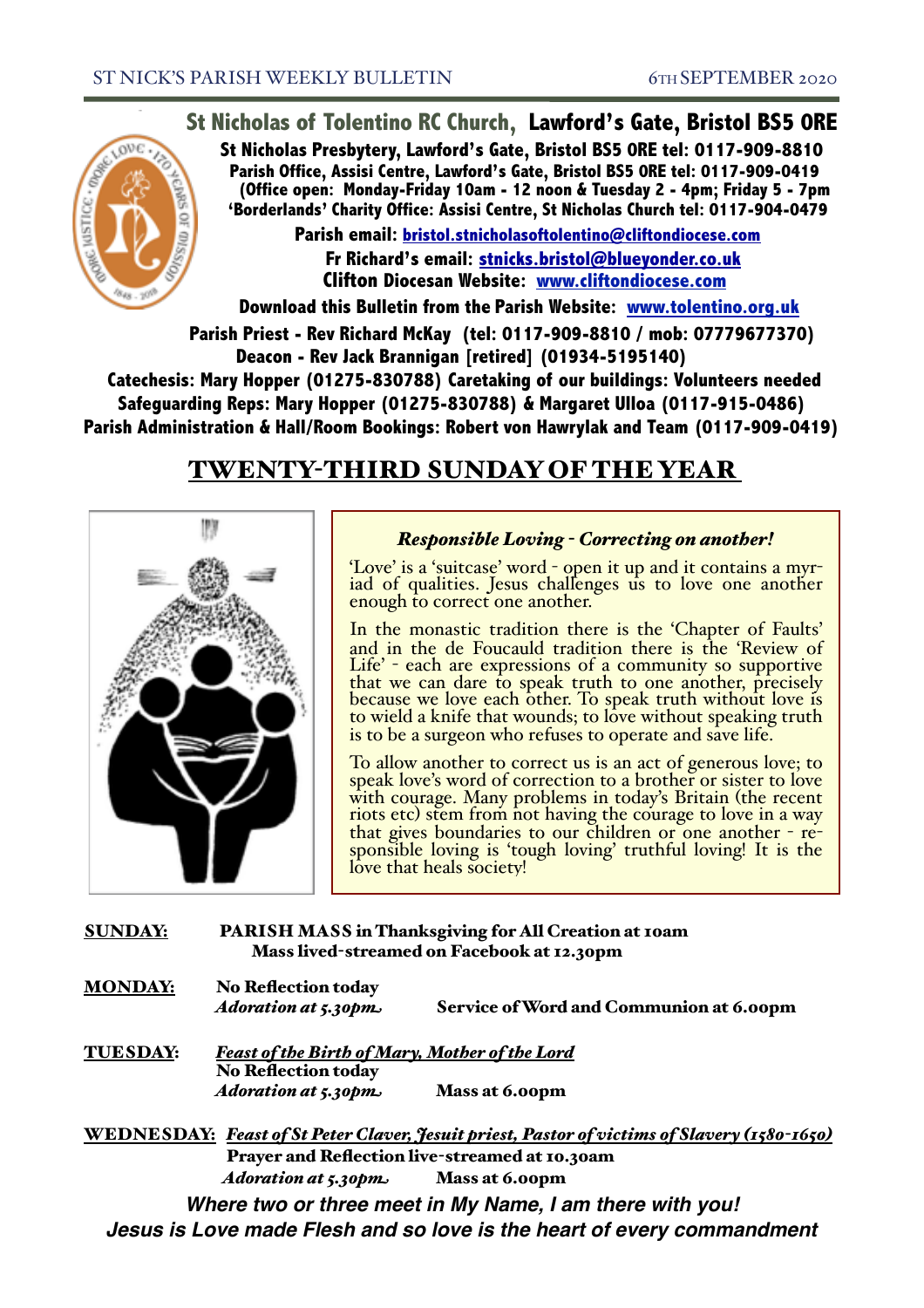| <b>THURSDAY:</b> | <b>Feast of Bl Frederick Osanam, founder of Society of St Vincent de Paul</b><br>Mass live-streamed on Facebook at 10.30am |                |
|------------------|----------------------------------------------------------------------------------------------------------------------------|----------------|
|                  | Adoration at 5.30pm                                                                                                        | Mass at 6.00pm |

FRIDAY: Prayer and Reflection live-streamed at 10.30am *Adoration at 5.30pm* Mass at 6.00pm

#### SATURDAY: *Adoration at 11.00am* Mass at 12 noon Streamed Faith Reflection & Evening Prayer on Facebook at 6.00pm

*Sacrament of Reconciliation:* 4.30pm - 5.00pm

*TODAY* [1] On the **Twenty-Third Sunday of the Year** we give thanks that Jesus gifts each of us in order to help one another grow in all ways into Christ. We are to encourage each other and gently correct each other - speaking our Truth in love. Jesus gives us the community to help us on our journey of conversion, our pilgrimage of missionary discipleship. Do we love one another enough to speak & listen to each other, to journey together?

[2] Because so many are still not able to attend Mass, there is an **extra Mass at 12.30pm live-streamed on FaceBook** from the Presbytery, which will continue until we can livestream from the Church (which we hope will be by the beginning of September).

[3] This is also the **First Sunday in the ecumenical 'Season of Creation'** - we celebrate a Mass of Creation, for its healing and our conversion to communion with the Earth.

*NEXT SUNDAY* [1] With the **Twenty-Fourth Sunday of the Year** we give thanks that Jesus brings us the endless mercy and forgiveness of God, and calls us in our turn to bring that same endless mercy and forgiveness to all who hurt us. It is perhaps the most challenging dimension of being disciples of Christ, for the deeper the hurt the more difficult can be the path toward forgiving. It can be a life-long journey but what matters is that we set out on that journey, that Pilgrimage of Reconciliation and Mercy. Let us seek the healing of our hurts so that we might offer forgiveness and love's freedom to others. It is the journey from being wounded victims to becoming wounded healers.

[2] This is also the day we celebrate the **Feast of St Nicholas of Tolentino**, but sadly not as we usually do. But celebrating baptism is a wonderful way of marking our great healing Saint, love of the Poor. **Also we will bless our new Food Bank after Mass and dedicate it as 'St Nicholas Bread' -** it would be good if at least some of the congregation could share in the blessing, safe distancing of course.

[2] We are now able to celebrate Baptisms and having taken medical advice we can do so safely by full immersion. **So now we celebrate our first baptisms since January**.

[3] We anticipate being able to live-stream our parish Mass from this day onwards.

Ī *DIOCESAN PRAYER* The Diocese prays for the Parish in Communion for Mission of St Mary's, Swindon, served by Fr Michael McAndrew, Deacons Elias Fernandes, Terry Aspell, Parish Administrator Elias Fernandes, and all their community.

*PRAY FOR THIS WEEK'S PARISH MINISTRY OR MISSION* This week, pray God's Blessing upon the ministry of our **Food Bank**. It is a scandal that such a wealthy country as our own are raising 2 million children in poverty and that there is a need for thousands of food banks int his country. It is however a vitally important mission of the parish, increasingly so since Covid hit us and as unemployment rises post-pandemic the need becomes greater. We need more donations of non-perishable food and we need more volunteers to help. We are moving into the 'St Nicholas Bread' Food Bank during the coming week and re-open to the public on Monday 14th Sept **Please consider offering to be part of this mission and for more information (and induction), please contact Robert or Mary.**

*Where two or three meet in My Name, I am there with you! Jesus is Love made Flesh and so love is the heart of every commandment*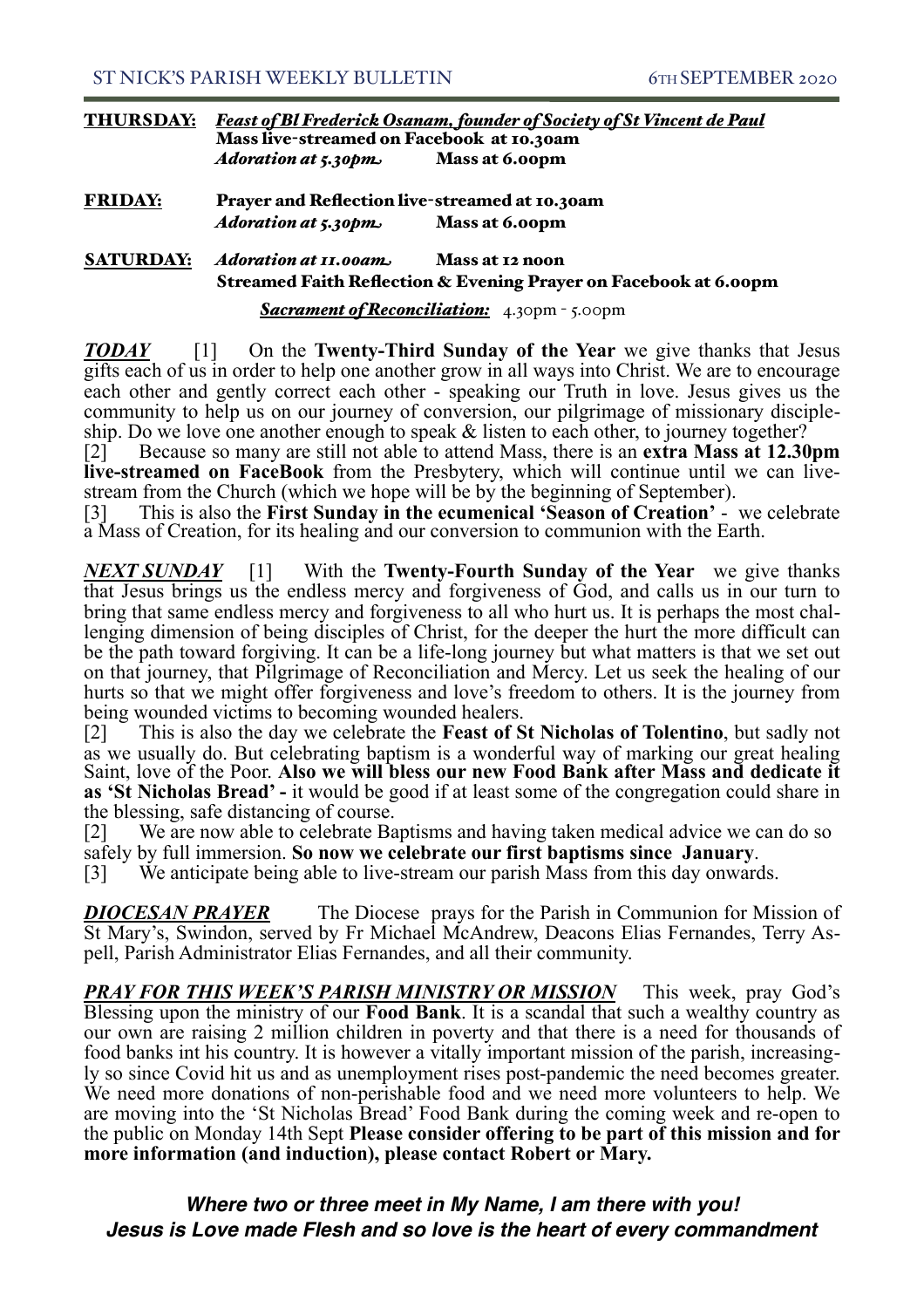#### *WORD OF GOD FOR TWENTY-THIRD WEEK OF ORDINARY TIME*

| Sunday          | Ezechiel 33: 7-9/ Psalm 94 / Romans 13: 8-10 / Matthew 18: 15-20   |
|-----------------|--------------------------------------------------------------------|
| Monday          | 1 Corinthians 5: 1-8 / Psalm 5 / Luke 6: 6-11                      |
| <b>Tuesday</b>  | Micah 5: 1-4 / Psalm 12 / Romans 8: 28-30 / Matthew 1: 1-16, 18-23 |
| Wednesday       | 1 Corinthians 7: 25-31 / Psalm 44 / Luke 6: 20-26                  |
| <b>Thursday</b> | 1 Corinthians 8: 1-7, 11-13 / Psalm 138 / Luke 6: 27-38            |
| Friday          | 1 Corinthians 9: 16-19, 22-27 / Psalm 83 / Luke 6: 39-42           |
| Saturday        | 1 Corinthians 10: 14-22 / Psalm 115 / Luke 6: 43-49                |

#### *COLLECTION LAST WEEK*

Env  $f + \text{Loose } f + \text{S/O's } f = \text{TOTAL: } f - \text{Thank you!}$ 

**CAFOD** £42.00 **Caritas** £ - thank you. *I wish also to thank an anonymous and large gift of a tithe (a 1/10th) and as I also thank all who give great and small amounts to the work and mission of the parish. Every gift and every giver is equally valued and these gifts are used to serve the growth of the Kingdom of God. Thank you!* 

**Our Caritas Fund is supporting so many people as those unemployed are increasing at this time.** 

### *DATES FOR THE DIARY*

| 8th Sept  | Installation of live-streaming infrastructure in the church       |
|-----------|-------------------------------------------------------------------|
| 9th Sept  | 'Big Ideas' Parish Pastoral Council meeting at 7.00pm on Zoom     |
| 12th Sept | Training in operating Live-streaming from the Church at 2.00pm    |
| 13th Sept | <b>Patronal Feast of St Nicholas of Tolentino</b>                 |
| 13th Sept | <b>Baptismal Sunday</b>                                           |
| 14th Sept | Food Bank re-opens in new location - 'St Nicholas Bread'          |
| 15th Sept | Caritas Clifton steering group meet on Zoom                       |
| 19th Sept | Zimbabwean Mass at 1.30pm                                         |
| 20th Sept | Mass with the LBGT+ community and friends at 3.00pm - all welcome |
|           |                                                                   |

*VOLUNTEERS NEEDED TO HELP WITH LIVE-STREAMING OF MASS* The cam-<br>eras, internet links and other infrastructure to enable live-streaming of Mass and other events in the Church will be installed on Tuesday 8th September. We have a team of volunteers to operate the system during Mass (as well as to assist linking our parish website to the livestreaming). Further volunteers welcome and we can trained them after we have mastered the system! No experience of camera work needed, but some computer skill will be required. **Training will be provided on Saturday 12th September and so we urgently need volun- teers willing to give a few hours to training on that day. Some of our young people might have the skills. Please contact Richard or Robert as soon as possible.**

**STARTING SCHOOL?** If you have a child born between **1 September 2016 and 31 August 2017**, then **now** is the time to apply for a place at a primary school for admission from **September 2021** onwards. Complete an applicatio sions team of *Bristol City Council (unless you are living in parts of North Bristol covered by S Gloucestershire Council or the Kingswood area covered by Bath and North East Somerset Council*). If your child has been baptised and you are applying for a Catholic school, provide a copy of the baptism certificate to the school. Closing date of **15 Jan 2021**.

**COULD YOU BE A SCHOOL GOVERNOR?** The Diocese is seeking to recruit people to serve on school governing bodies. If you believe in Catholic education, have enthusiasm and commitment, then you can make a valuable contribution to the governing body of a Catholic school. It provides the opportunity to use your experience, for the benefit of our children. To serve as a Foundation Governor then please contact [bill.mcentee@cliftondiocese.com](mailto:bill.mcentee@cliftondiocese.com) or 07710094976 for more information – he would be delighted to hear from you.

*Where two or three meet in My Name, I am there with you! Jesus is Love made Flesh and so love is the heart of every commandment*